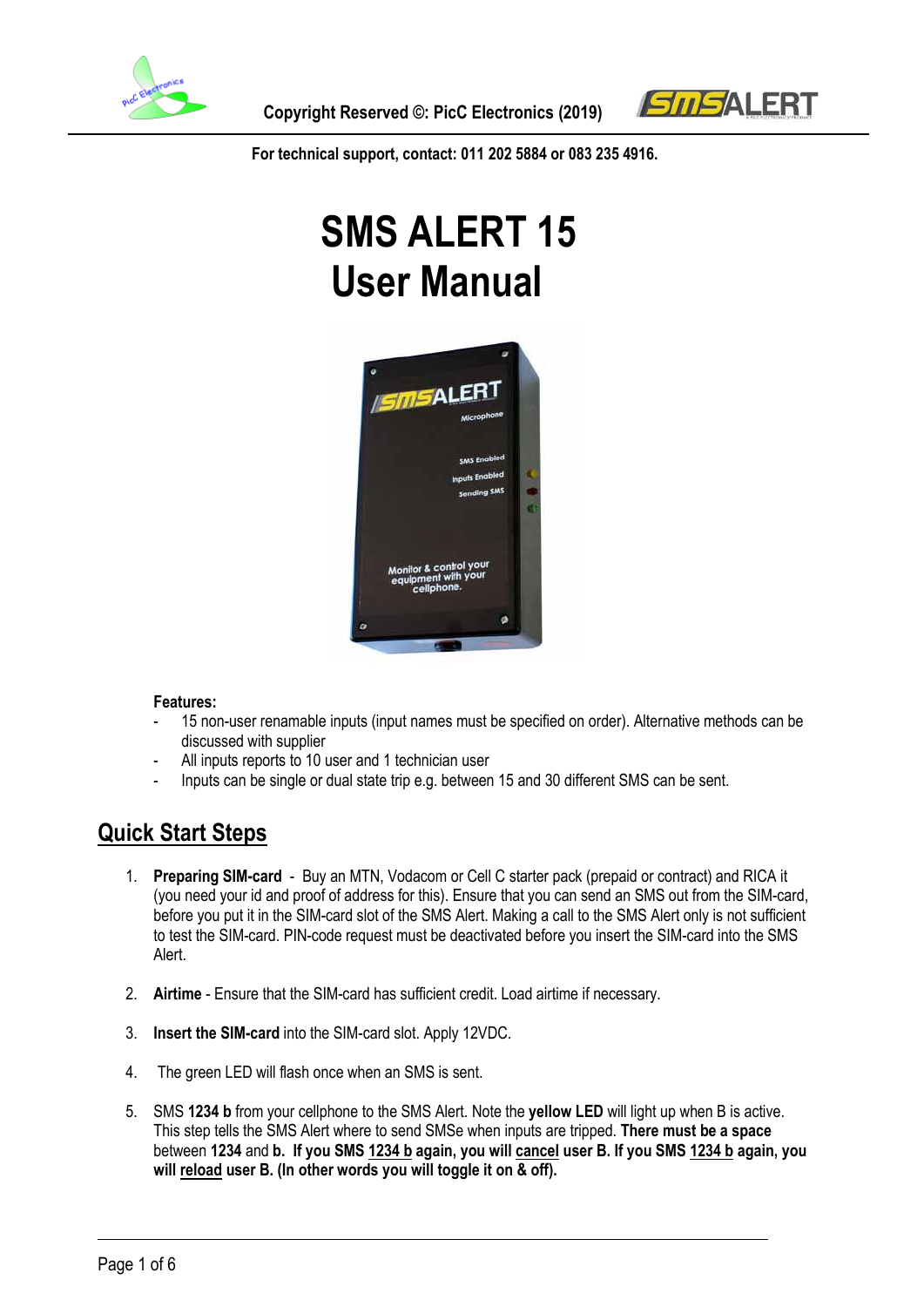



6. The SMS Alert will respond to step 5 by sending its status back to you (e.g. RELAY ON B---------------, #0 #0). Ensure the character "B" appears in the SMS to show user B is loaded. The string means the following:

**B---------------** Only user B is loaded.

### **Lower Case and Upper Case of Commands (VERY IMPORTANT)**

- 1. Use **lower case** for **all commands** sent to the SMS Alert (e.g. 1234 **r**, 1234 **b**, etc.)
- 2. Use **UPPER CASE** only with the following 2 commands:
	- a. 1234 **TC** (terminate call)

b. 1234 **AIRT** (checking airtime).

## **How to program the SMS Alert to report to a 2nd, 3rd or 4th up to 8 cellphones**

(RELAY ON **B---------------**, #0 #0)

There are 8 users (recipients): B,C,D,E,F,G,H,I. Follow step 5 of Quick Start Steps to activate user B which is the first user. If you want the SMS Alert to report to the 2nd cellphone, SMS **1234 c** from the second cellphone to the SMS Alert. To toggle this feature **off**, SMS **1234 c** again from any cellphone to the SMS Alert. The last phone that toggled a user **on**, becomes that user.

**E.g: 1234 c** (There **must be one space** between **1234** and **c**, and no spaces afterwards. Do the same for **1234 d**  (3rd), and **1234 e** (4th). User B must be **on** for the other users (if loaded) to also receive SMS messages.

**1234 t** (Technician mode)

This will load the cell phone number from where this SMS is sent as the Technician. Only this number is now loaded for testing/reporting so that not all the users receive SMSe. To disable/toggle off this mode SMS **1234 t** again.

#### **New function to add cellphone numbers:**

In conjunction with the current method of loading numbers the following command allow users to be loaded from one point/cellphone. This eliminates the need to send a SMS from each cellphone handset that needs to be added.

When a DOT and phone number is placed after the current command, the phone number will be loaded into that position. The return SMS will be sent to the new cellphone number, not the cellphone number that loads it. You can however check if all the numbers are loaded, by sending **1234 r** to the cellphone number of the SMS Alert. Example: To load 27821231234 into User B, send the following SMS from one cellphone, to the cellphone number of the SMS Alert:

**1234 b.27821231234** (only use 1234 b,c etc., with no phone number if it is not a remote number)

or

#### **1234 e.27821231234**

If a user is already loaded, then the command will first delete it (toggle off). It then needs to be sent again. The international setting must be activated for use outside of SA before this can be done (not tested). If it fails, then revert back to the current method. Applicable to the GSM module marked Version 2.5 and up.

**Please keep track which user is loaded as B, C, D etc. Otherwise all users/numbers will be deleted when you want to load or delete users, and you cannot remember which person is assigned as which user.**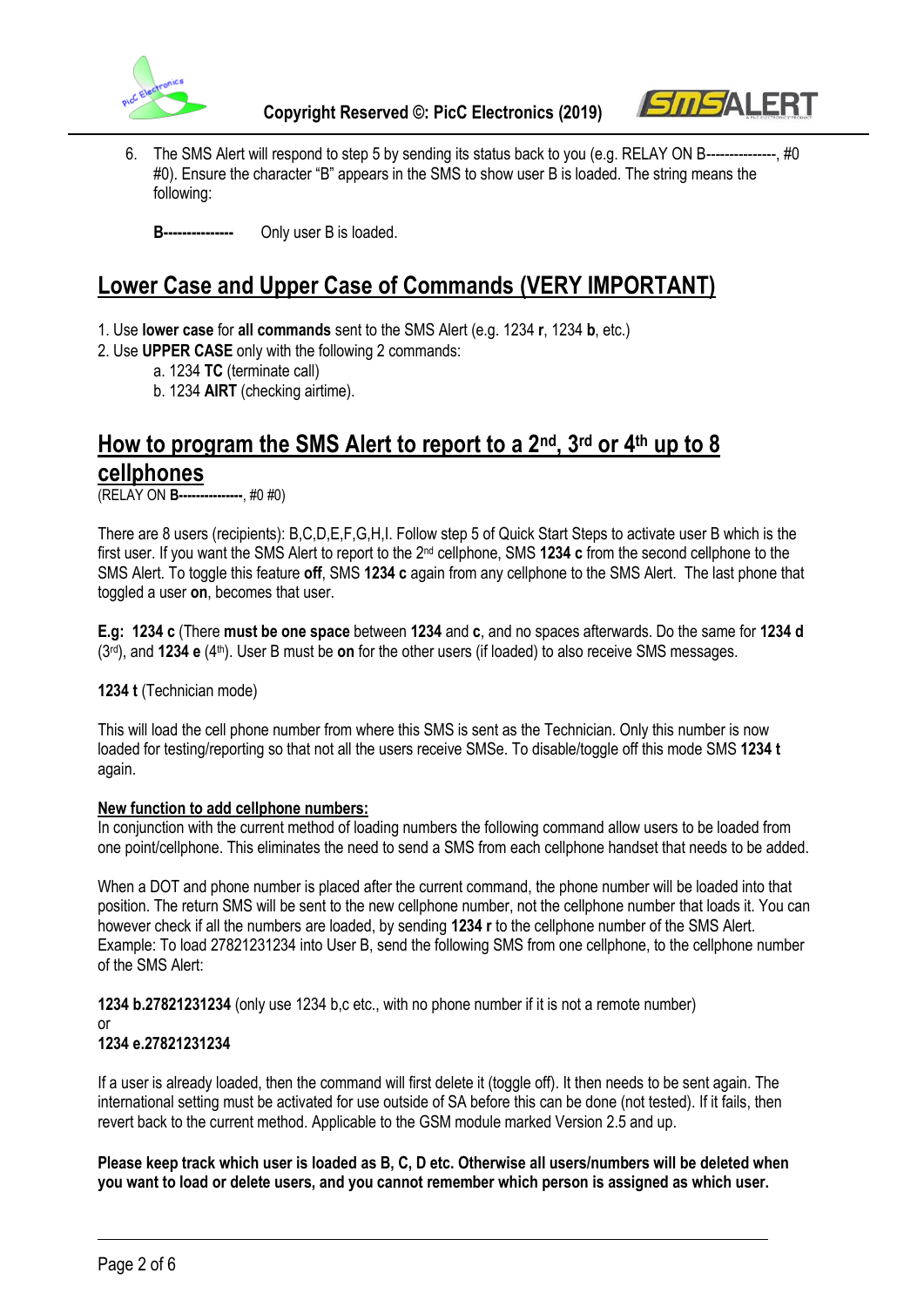



### **Loading & checking airtime balance**

**To load a Vodacom (only) prepaid voucher:** SMS: **1234 AIRT\*100\*01\*voucher nr#** to the cellphone nr of the SMS Alert.

**To check your prepaid airtime balance (any network):** SMS **1234 AIRT** to the SMS Alert. This does not report bundle SMS balance. For use in South Africa only. The balance of a Prepaid SIM-card can also be checked by registering the cellphone number of the SMS Alert o[n www.vodacom4me.co.za](http://www.vodacom4me.co.za/) (vodacom SIM-cards only).

#### **To check SMS bundles balance (Vodacom only)**: SMS: **1234 AIRT\*111\*502#**

Airtime can also be loaded via internet banking, an ATM, or by removing the SIM-card and putting it in your own personal phone using the voice method**. Disconnect the power from the SMS Alert when the SIM-card is removed.**

#### **Token voucher airtime can be loaded via SMS**:

MTN: **1234 AIRT\*141\*voucher#** Vodacom: **1234 AIRT\*100\*01\*voucher#** Cell C: **1234 AIRT\*102\*voucher#** Virgin: **1234 AIRT\*102\*voucher#**

#### **To transfer airtime from one cellphone to another (from the same service provider):**

- Vodacom: [Register or log in](https://www.vodacom.co.za/personal/myaccount/buybundles?INITIAL_STATE=INITIAL_STATE) to My Vodacom, or dial **\*111#** and select "**Airtime Transfer**".
- MTN: dial \*141\*6328\*, insert the recipient's cellphone number, \*, insert the rand amount, # and press call. For example, \*141\*6328\*0831234567\*50# press call.

### **Restrictions / Limitations**

This device (SMS Alert 15) has not been tested outside of South Africa.

### **SMS Alert Cellphone App (currently only for Android phones)**

To download our SMS Alert app to your cellphone (currently only Android phone), please visit our web site at [www.smsalert.co.za.](http://www.smsalert.co.za/) On the left-hand side of the home page, underneath the SMS Alert logo, there is a link you can follow. Please note the link must be followed with your cellphone (not your PC), to download it to your cellphone.

Because it is a new app, it is not yet available from the Google Play store.

An app for iPhones is being developed.

### **Antennas for poor reception:**



**3 meter Antenna** available for external GSM reception, or poor reception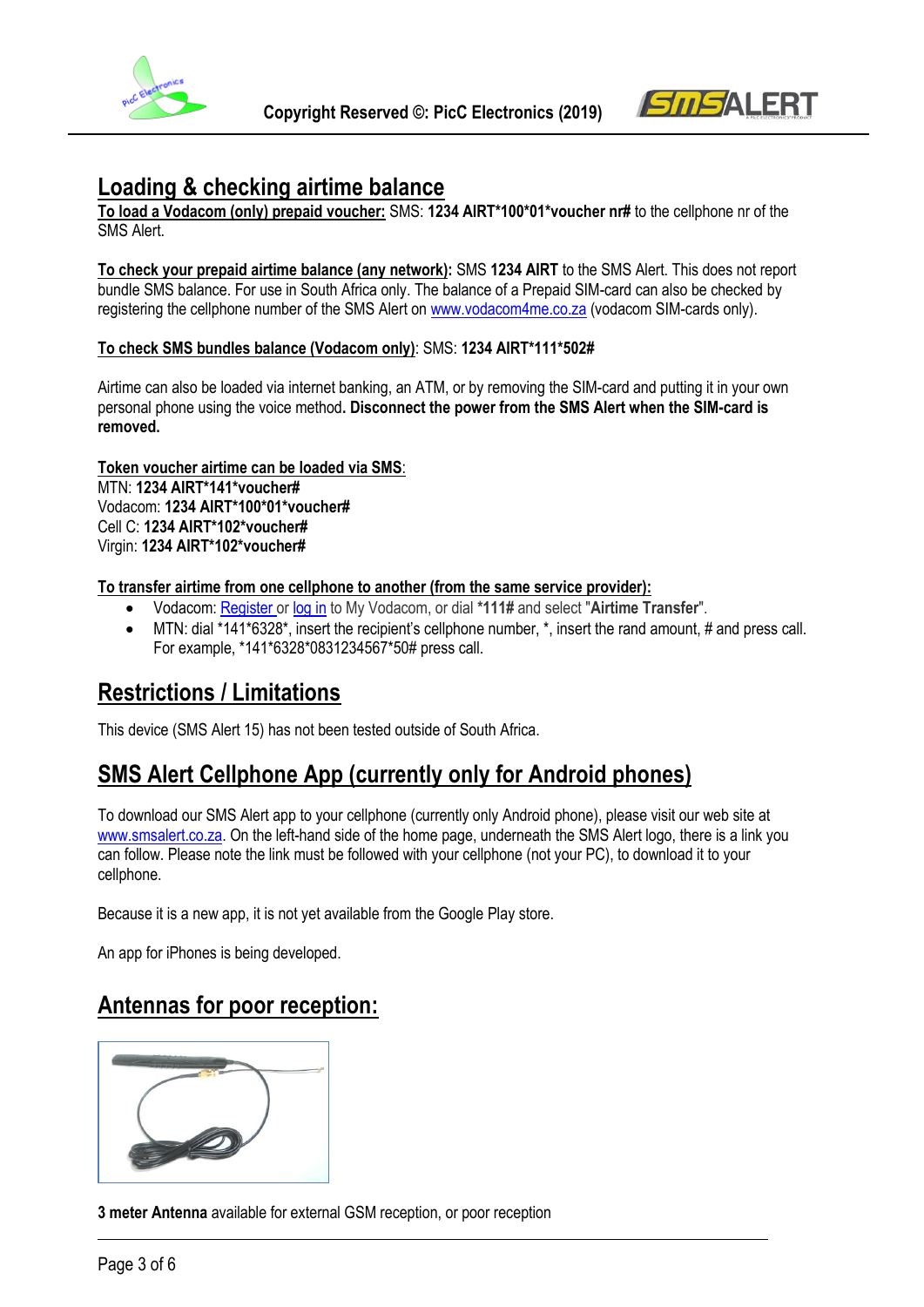



# **Diagram for GSM Module PC Board (where SIM-card slots in)**



SMS 1234 AIRT for prepaid airtime balance. Does not report bundle **ISMS** balance. South Africa only.





- 2. A The flap will unlock, lift the flap.
- 3. B Insert SIM-card.
- 4.  $C -$  Close flap, while pressing it down, slide it back to lock (about  $1 2$  mm).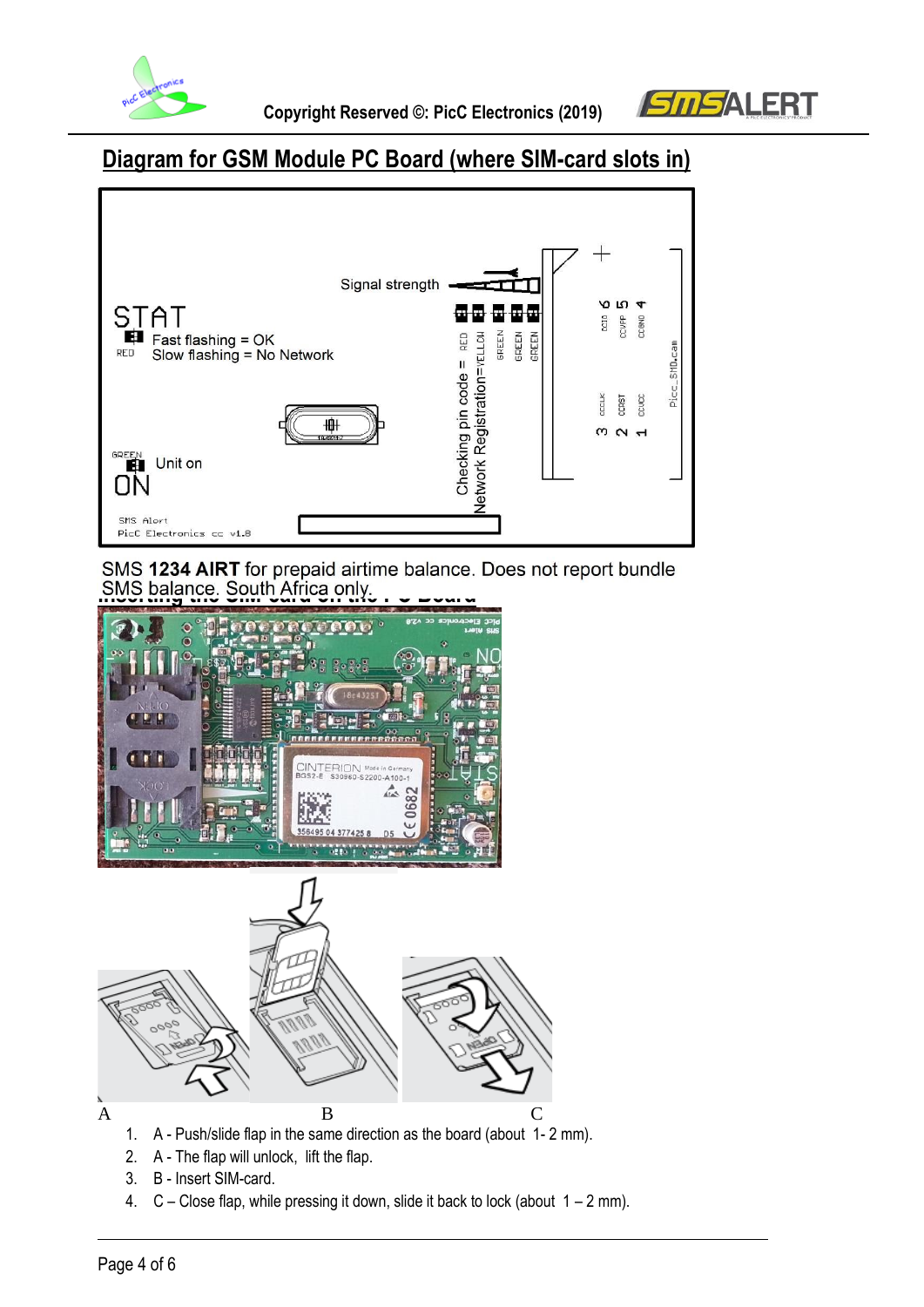





### **SMS Alert PCB top view**

### **Installation advice / help**

- 1. Do not connect the power of the SMS Alert to an **auxiliary 12V power output**. It is best to connect the SMS Alert **directly to, and within 1 meter from the 12V battery** where the power is best regulated.
- 2. External magnetic antennas are available for **better reception.** It may be required where the signal reception is poor, or where the system is installed in a metal container that prevents signal reception.
- 3. Try to keep the SMS Alert at least **30cm** away from other equipment like **receivers, transformers**, **energisers,** etc., that may cause interference.
- 4. It is strongly recommended that **Mylar cable** (shielded with foil) is used for **Electric Fence** applications. Both the power and inputs on the SMS Alert must use Mylar cable. Without this cable the SMS Alert might seem to work fine, but problems may be experienced 2 weeks later. Also ensure **high voltage wires** do not cross the SMS Alert wires.
- 5. The SMS Alert should work **outside of SA**, however limited testing was done for this purpose.
- 6. The SMS Alert is **not built for a specific alarm panel** and may have other applications like pump control and monitoring, cable theft, electric fence monitoring, opening/closing a gate, etc.
- 7. In very few cases, when SMS commands are **not recognised by the SMS Alert**, check that the user's Text Message settings on his/her cellphone are set to 'Text mode' or 'Full Character Support' (under message options).
- 8. It is recommended that the SMS Alert be **tested** on a regular basis, for example by sending it a status request (1234 r). This will also cause a transaction that may prevent the SIM-card from expiring if it is seldom used.
- 9. Always keep the inside of the **SMS Alert box clean**, with the minimum amount of unnecessary wires.
- 10. Do not apply **excessive force** with tools on the connector terminals to prevent break-offs.
- 11. To keep your number active, you should send an SMS (1234 r) at least once **every 7 months (Vodacom) or 3 months (MTN),** or as specified by your cellphone service provider.